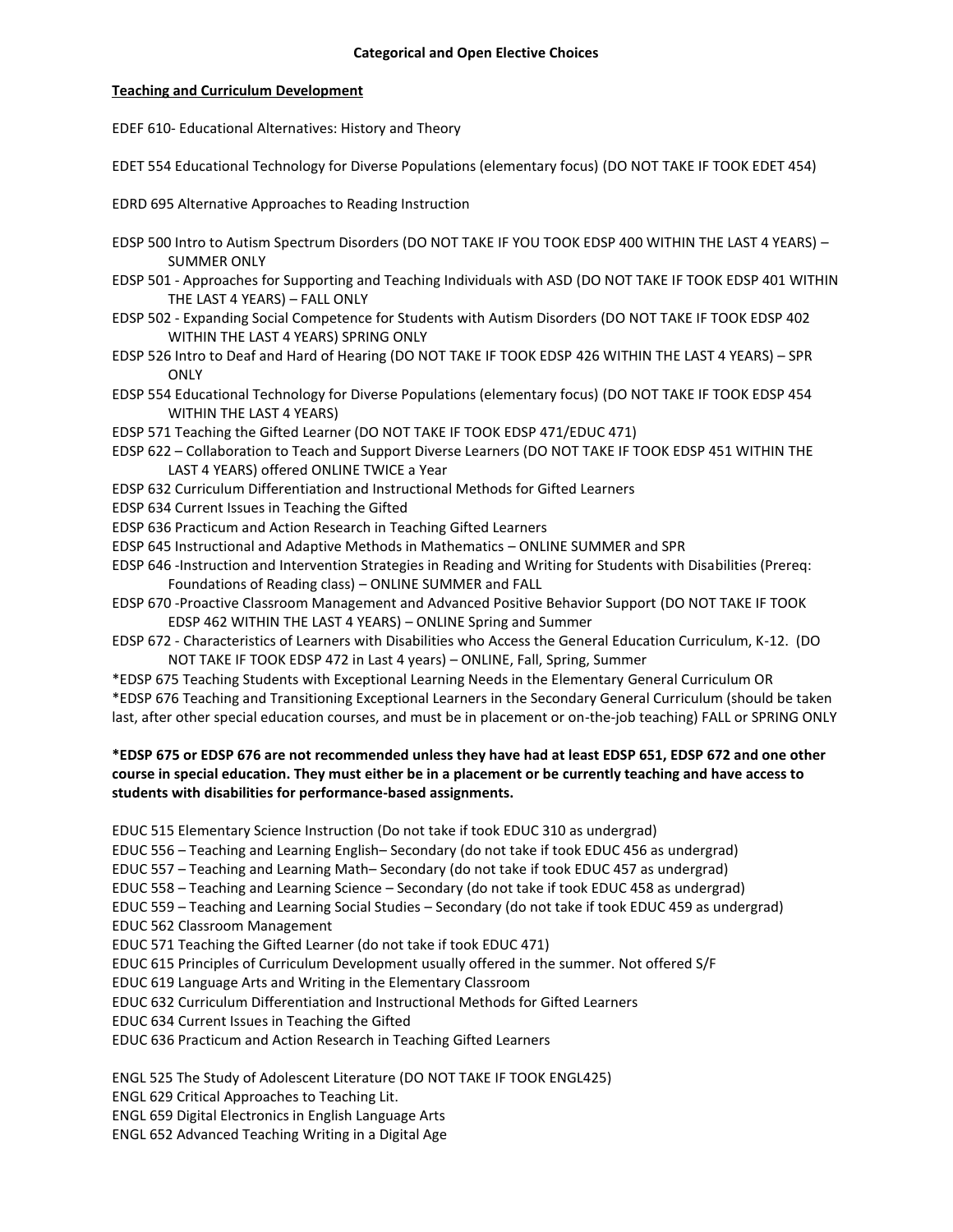Others with special permission from MS in Ed program coordinator

### **Reading**

EDRD 688 – Foundations of Literacy Instruction - offered Fall, Spring, and Summer (do not take if took EDRD 314/414 as undergrad)

EDRD 641 – Assessment and Intervention for Language Development - offered Fall and Spring

EDRD 630 – Reading in the Content Area – offered Fall only (do not take if took EDRD 415 and 416 as an undergrad)

EDSP 646 -Instruction and Intervention Strategies in Reading and Writing for Students with Disabilities (Prereq: EDRD 688 or EDRD 314/414)

#### **Assessment and Evaluation**

EDSP 630 Assessment, Identification, and Evaluation in Gifted Education

EDSP 669 Diagnostic and Assessment Procedures for Individuals with Disabilities – Do not take if took EDSP 469 in last 4 years. Offered online in Spring and Summer. We usually recommend that folks have at least 2 courses in special education before taking EDSP 669.

EDRD 641 Assessment and Intervention for Language Development

EDUC 603 Evaluation of Student Learning

EDUC 630 Assessment, Identification, and Evaluation in Gifted Education

#### **Special Education**

The following special education classes are available if appropriate prerequisites are taken first. Please note that EDSP 361 or 651 are required as a prerequisite for many courses in special education.

Other special education courses in Hearing Impairment, Visual Impairment, Early Childhood Special Education and Adapted Curriculum are for special education students only. Enrollment may be possible at the start of the semester with instructor permission and if seats are available.

EDSP 651 (DO NOT TAKE IF TOOK EDSP 361 IN LAST 4 YEARS) – ONLINE Fall, Spr and Summer

- EDSP 500 Intro to Autism Spectrum Disorders (DO NOT TAKE IF TOOK EDSP 400 in last 4 years) Hybrid Summer only
- EDSP 501 Approaches for Supporting and Teaching Individuals with ASD (DO NOT TAKE IF TOOK EDSP 401 in last 4 years; must have EDSP 400 or 500 as prerequisite) – HYBRID Fall only
- EDSP 502 Expanding Social Competence for Students with Autism Disorders (DO NOT TAKE IF TOOK EDSP 402 in last 4 years; must have EDSP 400 or 500 as prerequisite) – HYBRID Spring only
- EDSP 526 Intro to Deaf and Hard of Hearing (DO NOT TAKE IF TOOK EDSP 426) Online Spring only EDSP 554 Educational Technology for Diverse Populations (elementary focus) (DO NOT TAKE IF TOOK
	- EDSP 454)
- EDSP 622 Collaboration to Teach and Support Diverse Learners (DO NOT TAKE IF TOOK EDSP 451 in last 4 years) online twice a year
- EDSP 645 Instructional and Adaptive Methods in Mathematics Online Summer and Spring
- EDSP 646 -Instruction and Intervention Strategies in Reading and Writing for Students with Disabilities (Prereq: Foundations of Reading class) – Online Summer and Fall
- EDSP 670 -Proactive Classroom Management and Advanced Positive Behavior Support (DO NOT TAKE IF TOOK EDSP 462) – Online Spring and Summer
- EDSP 672 Characteristics of Learners with Disabilities who Access the General Education Curriculum, K-12. (DO NOT TAKE IF TOOK EDSP 472 in last 4 years) ONLINE Fall, Spr and Summer
- EDSP 675 Teaching Students with Exceptional Learning Needs in the Elementary General Curriculum OR
- EDSP 676 Teaching and Transitioning Exceptional Learners in the Secondary General Curriculum (should be taken last, after other special education courses, and must be in placement or on-the-job teaching) FALL OR SPRING ONLY